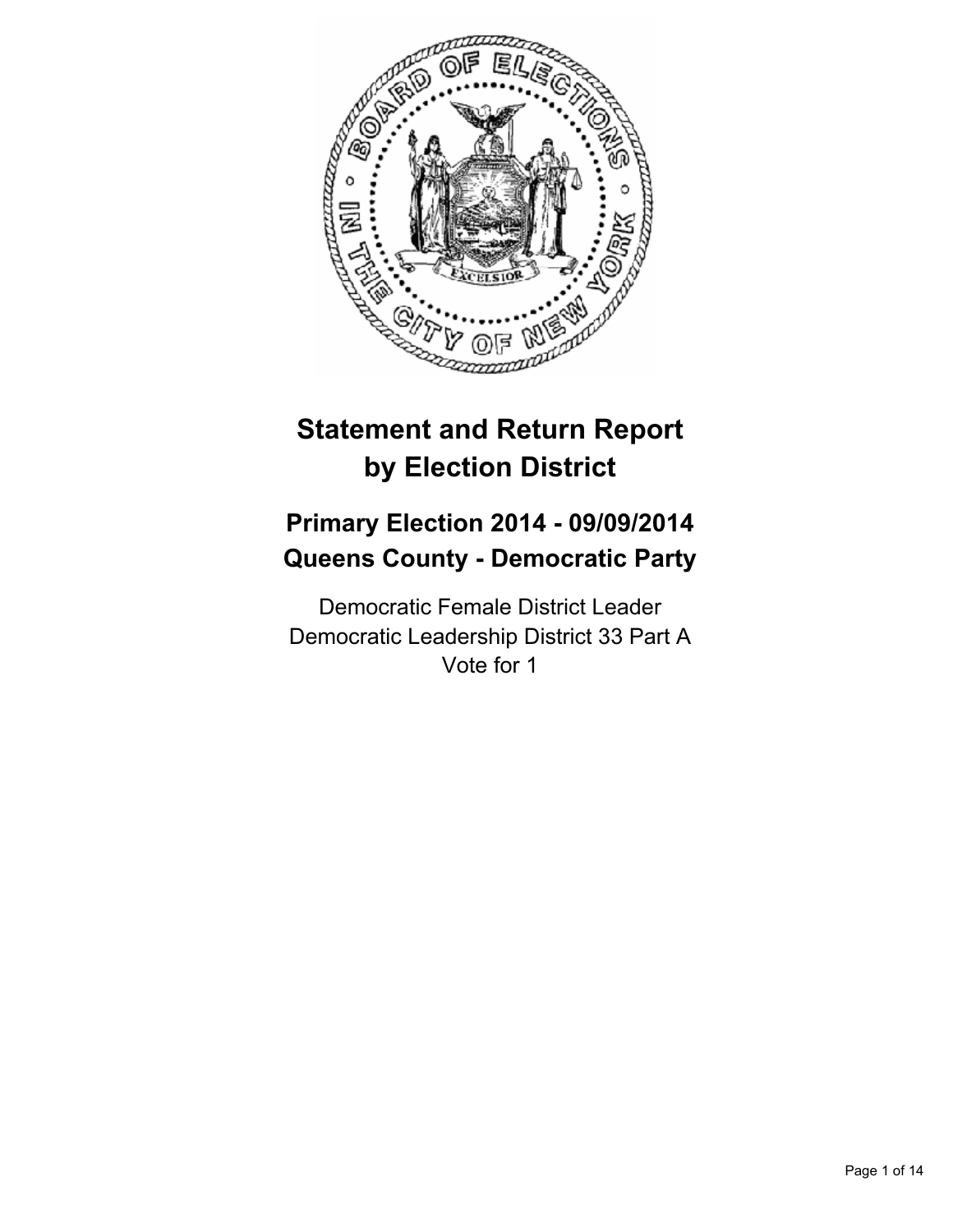

| <b>PUBLIC COUNTER</b>                                    | 9              |
|----------------------------------------------------------|----------------|
| <b>EMERGENCY</b>                                         | 0              |
| ABSENTEE/MILITARY                                        |                |
| <b>FEDERAL</b>                                           | 0              |
| <b>AFFIDAVIT</b>                                         | 0              |
| <b>Total Ballots</b>                                     | 10             |
| Less - Inapplicable Federal/Special Presidential Ballots | 0              |
| <b>Total Applicable Ballots</b>                          | 10             |
| <b>CHRISTINA CROCKER</b>                                 | 0              |
| <b>BARBARA M. CLARK</b>                                  | 8              |
| <b>Total Votes</b>                                       | 8              |
| Unrecorded                                               | $\overline{2}$ |

#### **017/33**

| PUBLIC COUNTER                                           | 41 |
|----------------------------------------------------------|----|
| <b>EMERGENCY</b>                                         | 0  |
| ABSENTEE/MILITARY                                        | 2  |
| <b>FEDERAL</b>                                           | 0  |
| <b>AFFIDAVIT</b>                                         |    |
| <b>Total Ballots</b>                                     | 44 |
| Less - Inapplicable Federal/Special Presidential Ballots | 0  |
| <b>Total Applicable Ballots</b>                          | 44 |
| <b>CHRISTINA CROCKER</b>                                 | 5  |
| <b>BARBARA M. CLARK</b>                                  | 37 |
| <b>Total Votes</b>                                       | 42 |
| Unrecorded                                               | 2  |
|                                                          |    |

| PUBLIC COUNTER                                           | 37 |
|----------------------------------------------------------|----|
| <b>EMERGENCY</b>                                         | 0  |
| ABSENTEE/MILITARY                                        | 0  |
| <b>FEDERAL</b>                                           | 0  |
| AFFIDAVIT                                                |    |
| <b>Total Ballots</b>                                     | 38 |
| Less - Inapplicable Federal/Special Presidential Ballots | 0  |
| <b>Total Applicable Ballots</b>                          | 38 |
| <b>CHRISTINA CROCKER</b>                                 | 7  |
| <b>BARBARA M. CLARK</b>                                  | 29 |
| <b>Total Votes</b>                                       | 36 |
| Unrecorded                                               | 2  |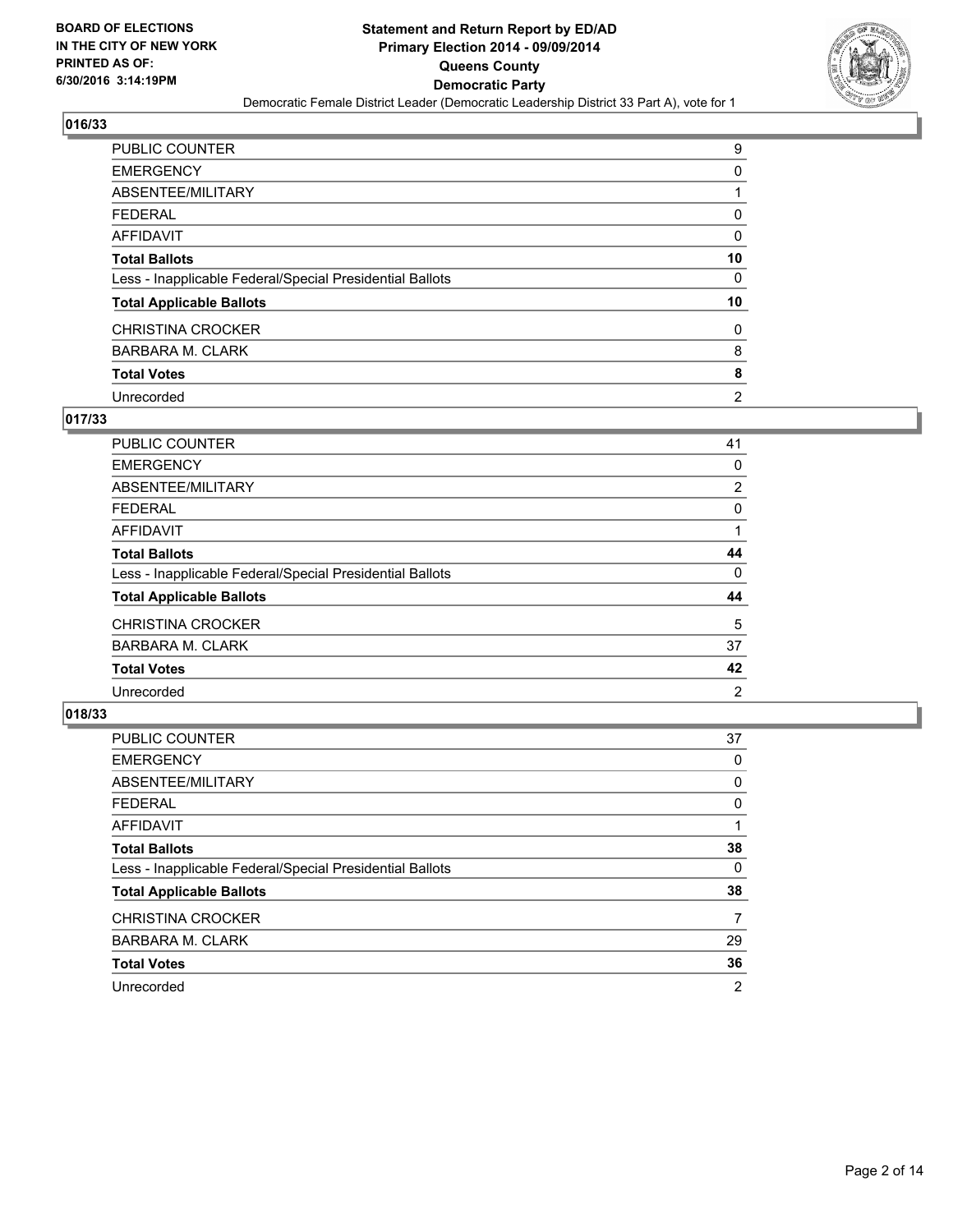

| PUBLIC COUNTER                                           | 48 |
|----------------------------------------------------------|----|
| <b>EMERGENCY</b>                                         | 0  |
| ABSENTEE/MILITARY                                        |    |
| <b>FEDERAL</b>                                           | 0  |
| AFFIDAVIT                                                | 0  |
| <b>Total Ballots</b>                                     | 49 |
| Less - Inapplicable Federal/Special Presidential Ballots | 0  |
| <b>Total Applicable Ballots</b>                          | 49 |
| <b>CHRISTINA CROCKER</b>                                 | 6  |
| <b>BARBARA M. CLARK</b>                                  | 36 |
| <b>Total Votes</b>                                       | 42 |
| Unrecorded                                               | 7  |

#### **022/33**

| PUBLIC COUNTER                                           | 43 |
|----------------------------------------------------------|----|
| <b>EMERGENCY</b>                                         | 0  |
| ABSENTEE/MILITARY                                        | 2  |
| <b>FEDERAL</b>                                           | 0  |
| <b>AFFIDAVIT</b>                                         | 0  |
| <b>Total Ballots</b>                                     | 45 |
| Less - Inapplicable Federal/Special Presidential Ballots | 0  |
| <b>Total Applicable Ballots</b>                          | 45 |
| <b>CHRISTINA CROCKER</b>                                 | 10 |
| <b>BARBARA M. CLARK</b>                                  | 34 |
| <b>Total Votes</b>                                       | 44 |
| Unrecorded                                               |    |
|                                                          |    |

| PUBLIC COUNTER                                           | 65 |
|----------------------------------------------------------|----|
| <b>EMERGENCY</b>                                         | 0  |
| ABSENTEE/MILITARY                                        | 0  |
| <b>FEDERAL</b>                                           | 0  |
| AFFIDAVIT                                                | 0  |
| <b>Total Ballots</b>                                     | 65 |
| Less - Inapplicable Federal/Special Presidential Ballots | 0  |
| <b>Total Applicable Ballots</b>                          | 65 |
| <b>CHRISTINA CROCKER</b>                                 | 16 |
| <b>BARBARA M. CLARK</b>                                  | 41 |
| <b>Total Votes</b>                                       | 57 |
| Unrecorded                                               | 8  |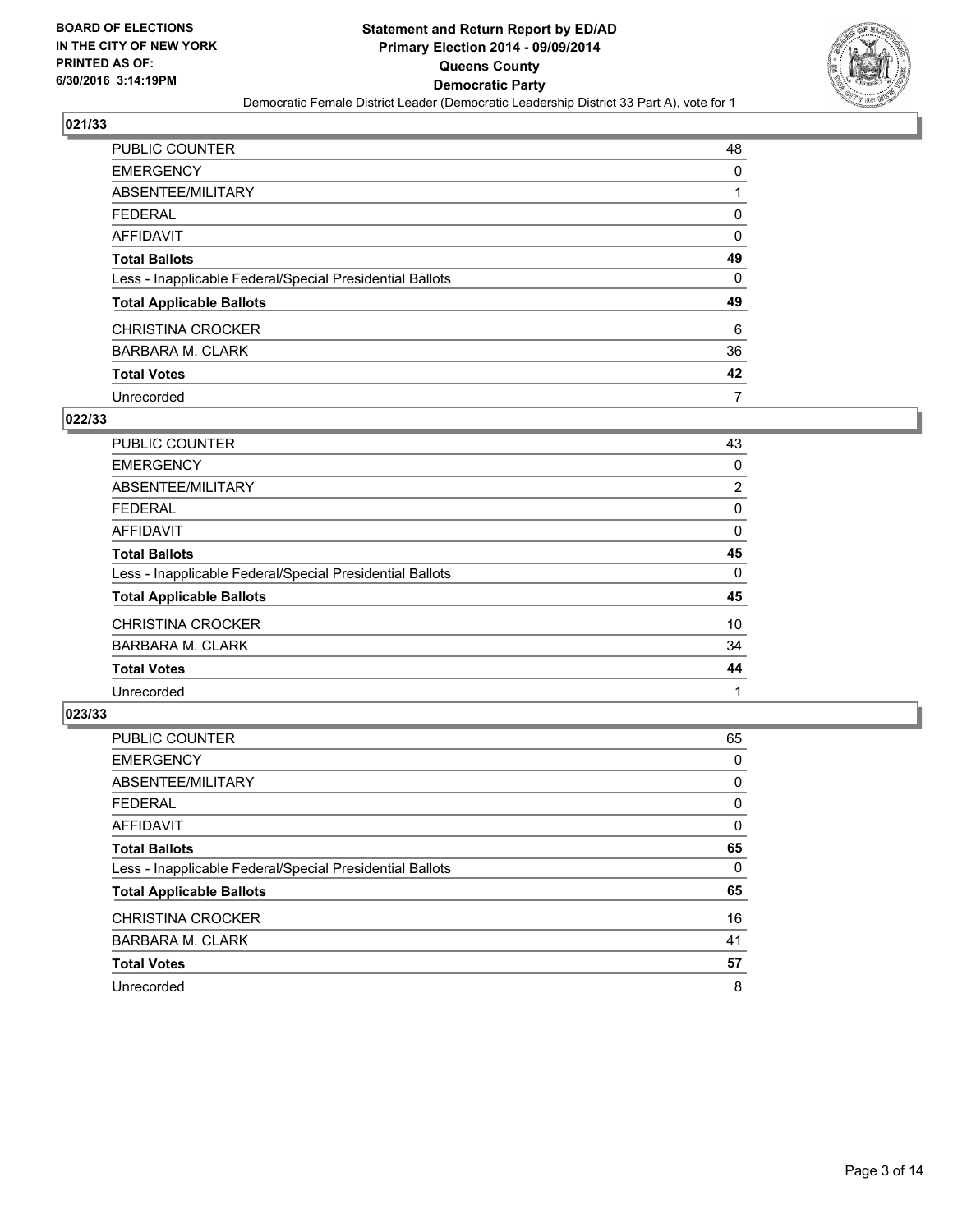

| PUBLIC COUNTER                                           | 99 |
|----------------------------------------------------------|----|
| <b>EMERGENCY</b>                                         | 0  |
| ABSENTEE/MILITARY                                        | 0  |
| <b>FEDERAL</b>                                           | 0  |
| <b>AFFIDAVIT</b>                                         | 0  |
| <b>Total Ballots</b>                                     | 99 |
| Less - Inapplicable Federal/Special Presidential Ballots | 0  |
| <b>Total Applicable Ballots</b>                          | 99 |
| <b>CHRISTINA CROCKER</b>                                 | 16 |
| <b>BARBARA M. CLARK</b>                                  | 79 |
| <b>Total Votes</b>                                       | 95 |
| Unrecorded                                               | 4  |

#### **043/33**

| PUBLIC COUNTER                                           | 60 |
|----------------------------------------------------------|----|
| <b>EMERGENCY</b>                                         | 0  |
| ABSENTEE/MILITARY                                        | 0  |
| <b>FEDERAL</b>                                           | 0  |
| <b>AFFIDAVIT</b>                                         | 0  |
| <b>Total Ballots</b>                                     | 60 |
| Less - Inapplicable Federal/Special Presidential Ballots | 0  |
| <b>Total Applicable Ballots</b>                          | 60 |
| <b>CHRISTINA CROCKER</b>                                 | 4  |
| <b>BARBARA M. CLARK</b>                                  | 47 |
| <b>Total Votes</b>                                       | 51 |
| Unrecorded                                               | 9  |
|                                                          |    |

| PUBLIC COUNTER                                           | 87 |
|----------------------------------------------------------|----|
| <b>EMERGENCY</b>                                         | 0  |
| ABSENTEE/MILITARY                                        | 3  |
| <b>FEDERAL</b>                                           | 0  |
| AFFIDAVIT                                                | 0  |
| <b>Total Ballots</b>                                     | 90 |
| Less - Inapplicable Federal/Special Presidential Ballots | 0  |
| <b>Total Applicable Ballots</b>                          | 90 |
| <b>CHRISTINA CROCKER</b>                                 | 9  |
| <b>BARBARA M. CLARK</b>                                  | 74 |
| <b>Total Votes</b>                                       | 83 |
| Unrecorded                                               | 7  |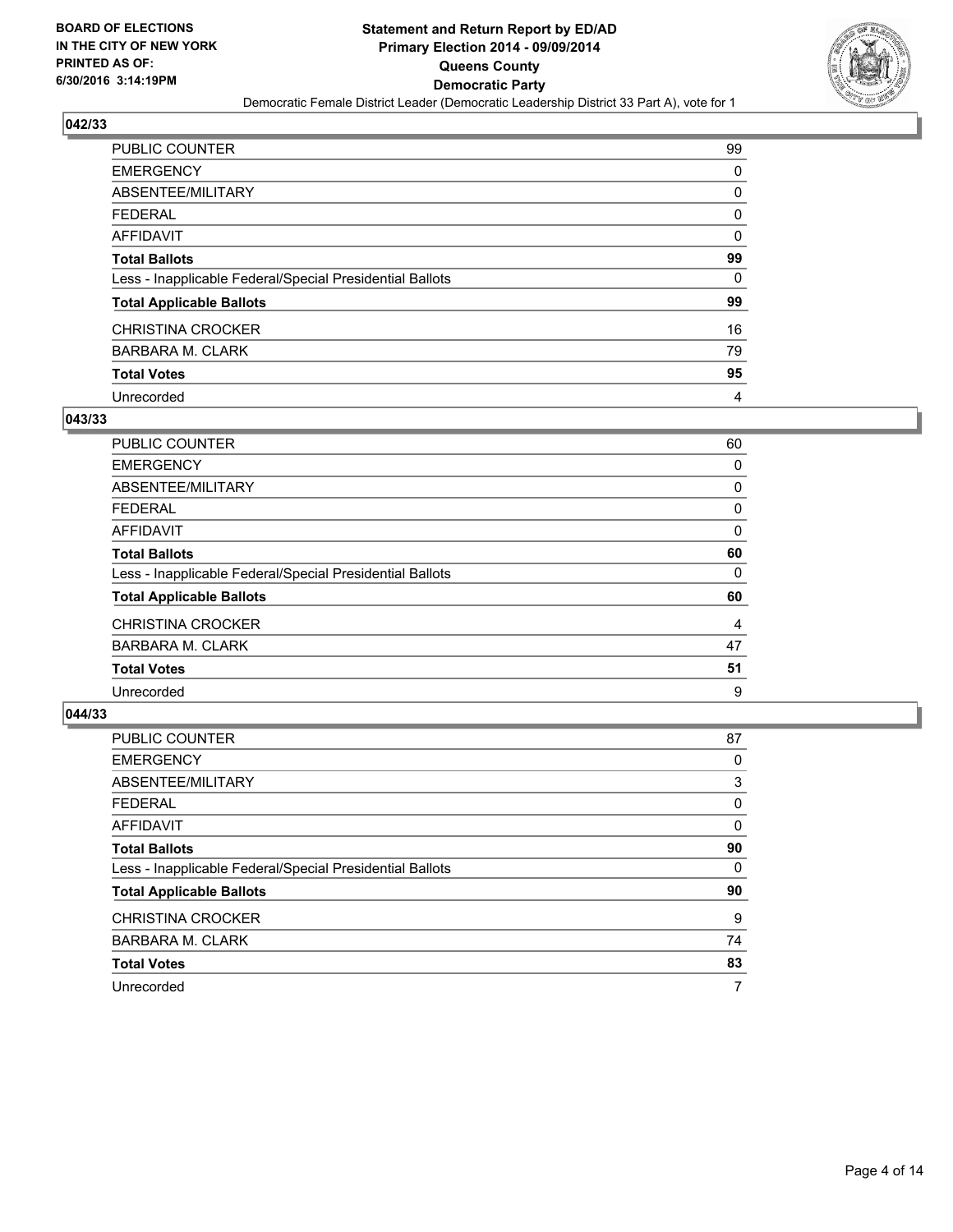

| PUBLIC COUNTER                                           | 98               |
|----------------------------------------------------------|------------------|
| <b>EMERGENCY</b>                                         | 0                |
| ABSENTEE/MILITARY                                        | 4                |
| <b>FEDERAL</b>                                           | 0                |
| AFFIDAVIT                                                | 0                |
| <b>Total Ballots</b>                                     | 102 <sub>2</sub> |
| Less - Inapplicable Federal/Special Presidential Ballots | 0                |
| <b>Total Applicable Ballots</b>                          | 102 <sub>2</sub> |
| <b>CHRISTINA CROCKER</b>                                 | 13               |
| BARBARA M. CLARK                                         | 80               |
| <b>Total Votes</b>                                       | 93               |
| Unrecorded                                               | 9                |

#### **047/33**

| <b>PUBLIC COUNTER</b>                                    | 83 |
|----------------------------------------------------------|----|
| <b>EMERGENCY</b>                                         | 0  |
| ABSENTEE/MILITARY                                        | 6  |
| <b>FEDERAL</b>                                           | 0  |
| <b>AFFIDAVIT</b>                                         | 0  |
| <b>Total Ballots</b>                                     | 89 |
| Less - Inapplicable Federal/Special Presidential Ballots | 0  |
| <b>Total Applicable Ballots</b>                          | 89 |
| <b>CHRISTINA CROCKER</b>                                 | 9  |
| <b>BARBARA M. CLARK</b>                                  | 70 |
| <b>Total Votes</b>                                       | 79 |
| Unrecorded                                               | 10 |
|                                                          |    |

| PUBLIC COUNTER                                           | 83 |
|----------------------------------------------------------|----|
| <b>EMERGENCY</b>                                         | 0  |
| ABSENTEE/MILITARY                                        |    |
| <b>FEDERAL</b>                                           | 0  |
| AFFIDAVIT                                                | 0  |
| <b>Total Ballots</b>                                     | 84 |
| Less - Inapplicable Federal/Special Presidential Ballots | 0  |
| <b>Total Applicable Ballots</b>                          | 84 |
| <b>CHRISTINA CROCKER</b>                                 | 19 |
| <b>BARBARA M. CLARK</b>                                  | 57 |
| <b>Total Votes</b>                                       | 76 |
| Unrecorded                                               | 8  |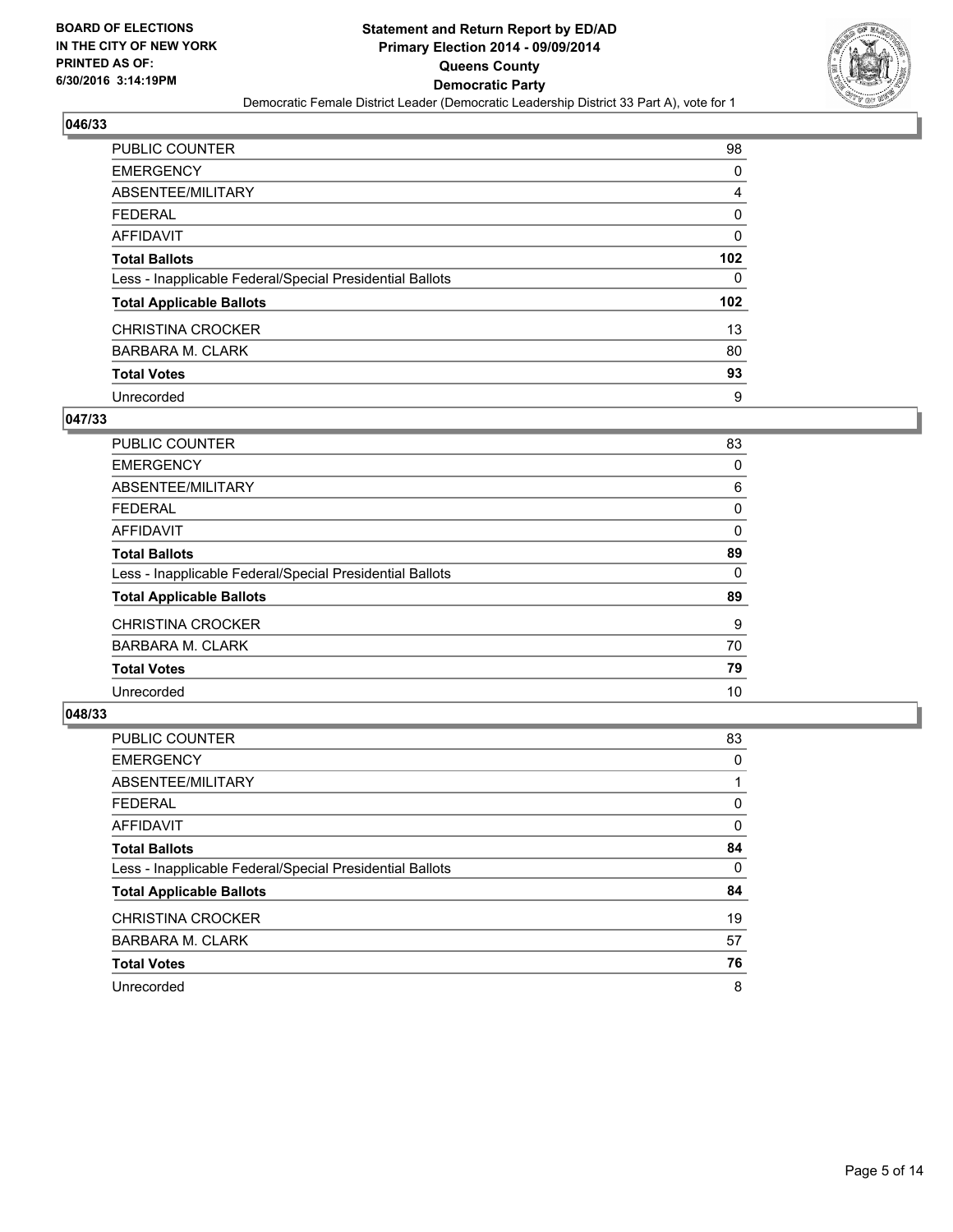

| PUBLIC COUNTER                                           | 104 |
|----------------------------------------------------------|-----|
| <b>EMERGENCY</b>                                         | 0   |
| ABSENTEE/MILITARY                                        | 3   |
| <b>FEDERAL</b>                                           | 0   |
| <b>AFFIDAVIT</b>                                         | 0   |
| <b>Total Ballots</b>                                     | 107 |
| Less - Inapplicable Federal/Special Presidential Ballots | 0   |
| <b>Total Applicable Ballots</b>                          | 107 |
| <b>CHRISTINA CROCKER</b>                                 | 20  |
| <b>BARBARA M. CLARK</b>                                  | 69  |
| <b>Total Votes</b>                                       | 89  |
| Unrecorded                                               | 18  |

#### **050/33**

| PUBLIC COUNTER                                           | 91 |
|----------------------------------------------------------|----|
| <b>EMERGENCY</b>                                         | 0  |
| ABSENTEE/MILITARY                                        | 3  |
| <b>FEDERAL</b>                                           | 0  |
| <b>AFFIDAVIT</b>                                         | 0  |
| <b>Total Ballots</b>                                     | 94 |
| Less - Inapplicable Federal/Special Presidential Ballots | 0  |
| <b>Total Applicable Ballots</b>                          | 94 |
| <b>CHRISTINA CROCKER</b>                                 | 18 |
| <b>BARBARA M. CLARK</b>                                  | 66 |
| <b>Total Votes</b>                                       | 84 |
| Unrecorded                                               | 10 |
|                                                          |    |

| PUBLIC COUNTER                                           | 98             |
|----------------------------------------------------------|----------------|
| <b>EMERGENCY</b>                                         | 0              |
| ABSENTEE/MILITARY                                        | $\overline{2}$ |
| <b>FEDERAL</b>                                           | 0              |
| AFFIDAVIT                                                | 0              |
| <b>Total Ballots</b>                                     | 100            |
| Less - Inapplicable Federal/Special Presidential Ballots | 0              |
| <b>Total Applicable Ballots</b>                          | 100            |
| <b>CHRISTINA CROCKER</b>                                 | 11             |
| <b>BARBARA M. CLARK</b>                                  | 81             |
| <b>Total Votes</b>                                       | 92             |
| Unrecorded                                               | 8              |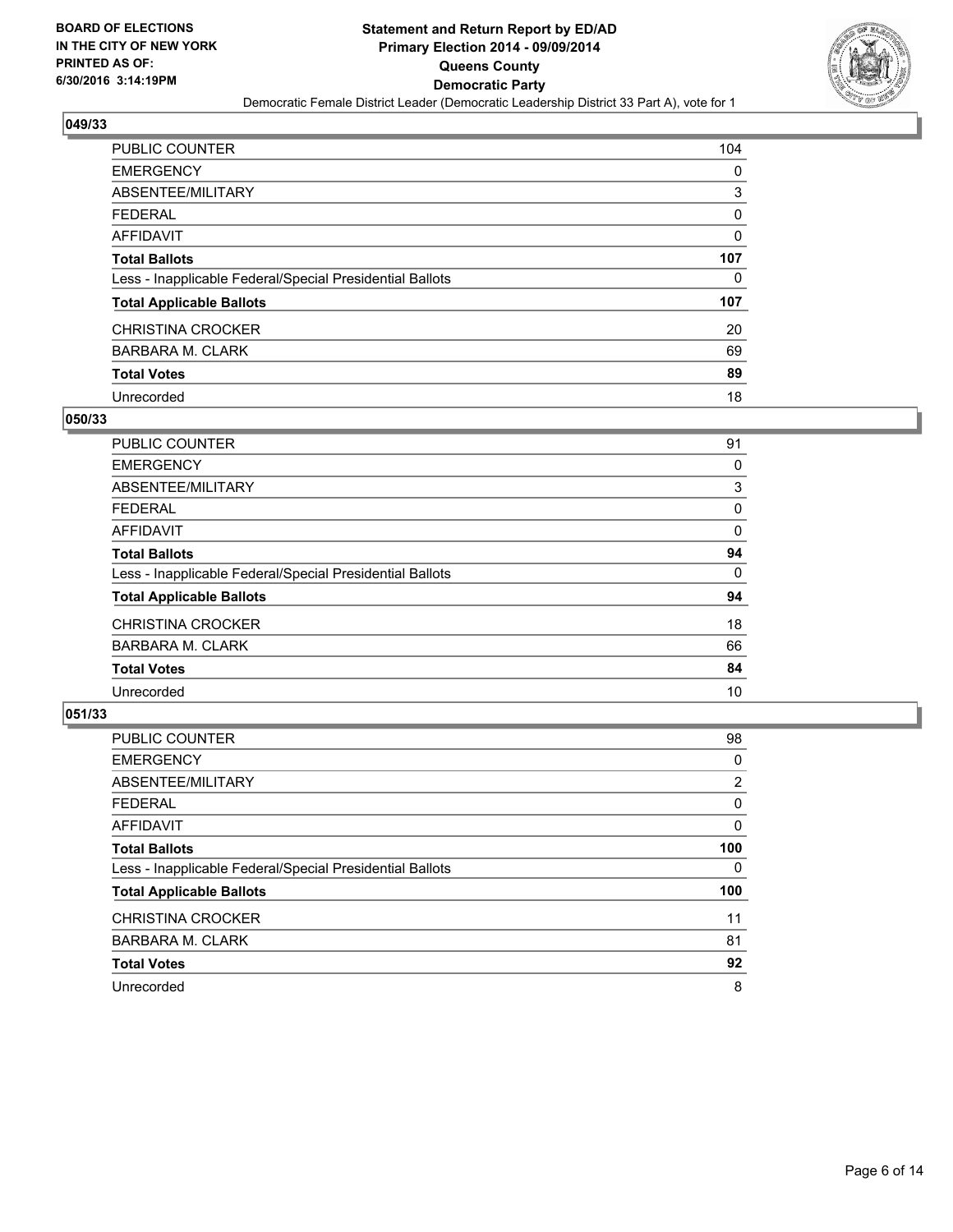

| <b>PUBLIC COUNTER</b>                                    | 94 |
|----------------------------------------------------------|----|
| <b>EMERGENCY</b>                                         | 0  |
| ABSENTEE/MILITARY                                        | 5  |
| <b>FEDERAL</b>                                           | 0  |
| <b>AFFIDAVIT</b>                                         | 0  |
| <b>Total Ballots</b>                                     | 99 |
| Less - Inapplicable Federal/Special Presidential Ballots | 0  |
| <b>Total Applicable Ballots</b>                          | 99 |
| <b>CHRISTINA CROCKER</b>                                 | 14 |
| <b>BARBARA M. CLARK</b>                                  | 72 |
| UNATTRIBUTABLE WRITE-IN (WRITE-IN)                       |    |
| <b>Total Votes</b>                                       | 87 |
| Unrecorded                                               | 12 |

#### **053/33**

| <b>PUBLIC COUNTER</b>                                    | 104 |
|----------------------------------------------------------|-----|
| <b>EMERGENCY</b>                                         | 0   |
| ABSENTEE/MILITARY                                        | 0   |
| FEDERAL                                                  | 0   |
| AFFIDAVIT                                                | 0   |
| <b>Total Ballots</b>                                     | 104 |
| Less - Inapplicable Federal/Special Presidential Ballots | 0   |
| <b>Total Applicable Ballots</b>                          | 104 |
| <b>CHRISTINA CROCKER</b>                                 | 25  |
| <b>BARBARA M. CLARK</b>                                  | 73  |
| <b>Total Votes</b>                                       | 98  |
| Unrecorded                                               | 6   |

| PUBLIC COUNTER                                           | 113 |
|----------------------------------------------------------|-----|
| <b>EMERGENCY</b>                                         | 0   |
| ABSENTEE/MILITARY                                        | 2   |
| <b>FEDERAL</b>                                           | 0   |
| AFFIDAVIT                                                | 0   |
| <b>Total Ballots</b>                                     | 115 |
| Less - Inapplicable Federal/Special Presidential Ballots | 0   |
| <b>Total Applicable Ballots</b>                          | 115 |
| <b>CHRISTINA CROCKER</b>                                 | 13  |
| BARBARA M. CLARK                                         | 88  |
| <b>Total Votes</b>                                       | 101 |
| Unrecorded                                               | 14  |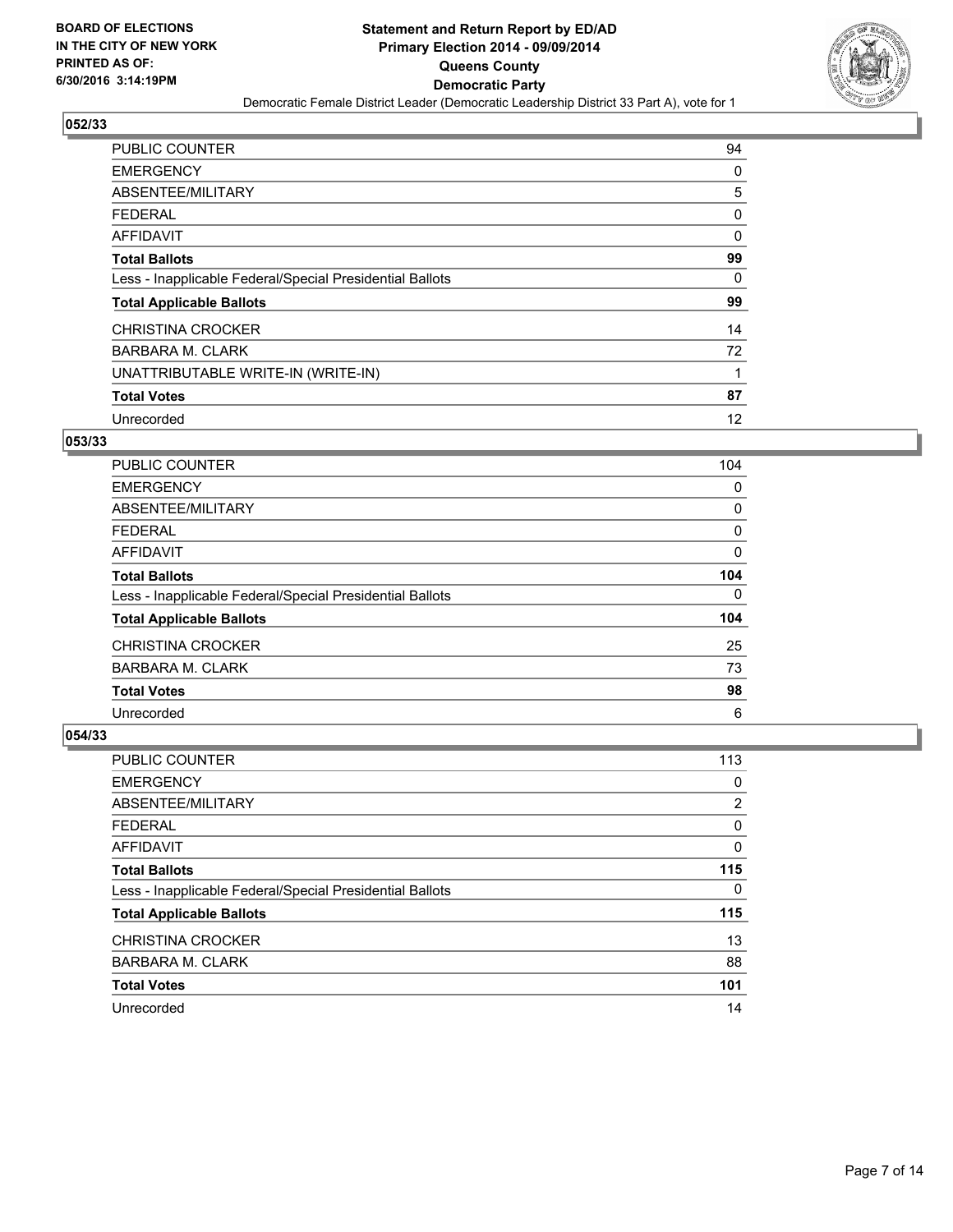

| PUBLIC COUNTER                                           | 111 |
|----------------------------------------------------------|-----|
| <b>EMERGENCY</b>                                         | 0   |
| ABSENTEE/MILITARY                                        | 3   |
| <b>FEDERAL</b>                                           | 0   |
| <b>AFFIDAVIT</b>                                         | 0   |
| <b>Total Ballots</b>                                     | 114 |
| Less - Inapplicable Federal/Special Presidential Ballots | 0   |
| <b>Total Applicable Ballots</b>                          | 114 |
| <b>CHRISTINA CROCKER</b>                                 | 15  |
| <b>BARBARA M. CLARK</b>                                  | 79  |
| <b>Total Votes</b>                                       | 94  |
| Unrecorded                                               | 20  |

#### **056/33**

| PUBLIC COUNTER                                           | 142 |
|----------------------------------------------------------|-----|
| <b>EMERGENCY</b>                                         | 0   |
| ABSENTEE/MILITARY                                        | 3   |
| <b>FEDERAL</b>                                           | 0   |
| AFFIDAVIT                                                | 0   |
| <b>Total Ballots</b>                                     | 145 |
| Less - Inapplicable Federal/Special Presidential Ballots | 0   |
| <b>Total Applicable Ballots</b>                          | 145 |
| <b>CHRISTINA CROCKER</b>                                 | 22  |
| <b>BARBARA M. CLARK</b>                                  | 108 |
| <b>Total Votes</b>                                       | 130 |
| Unrecorded                                               | 15  |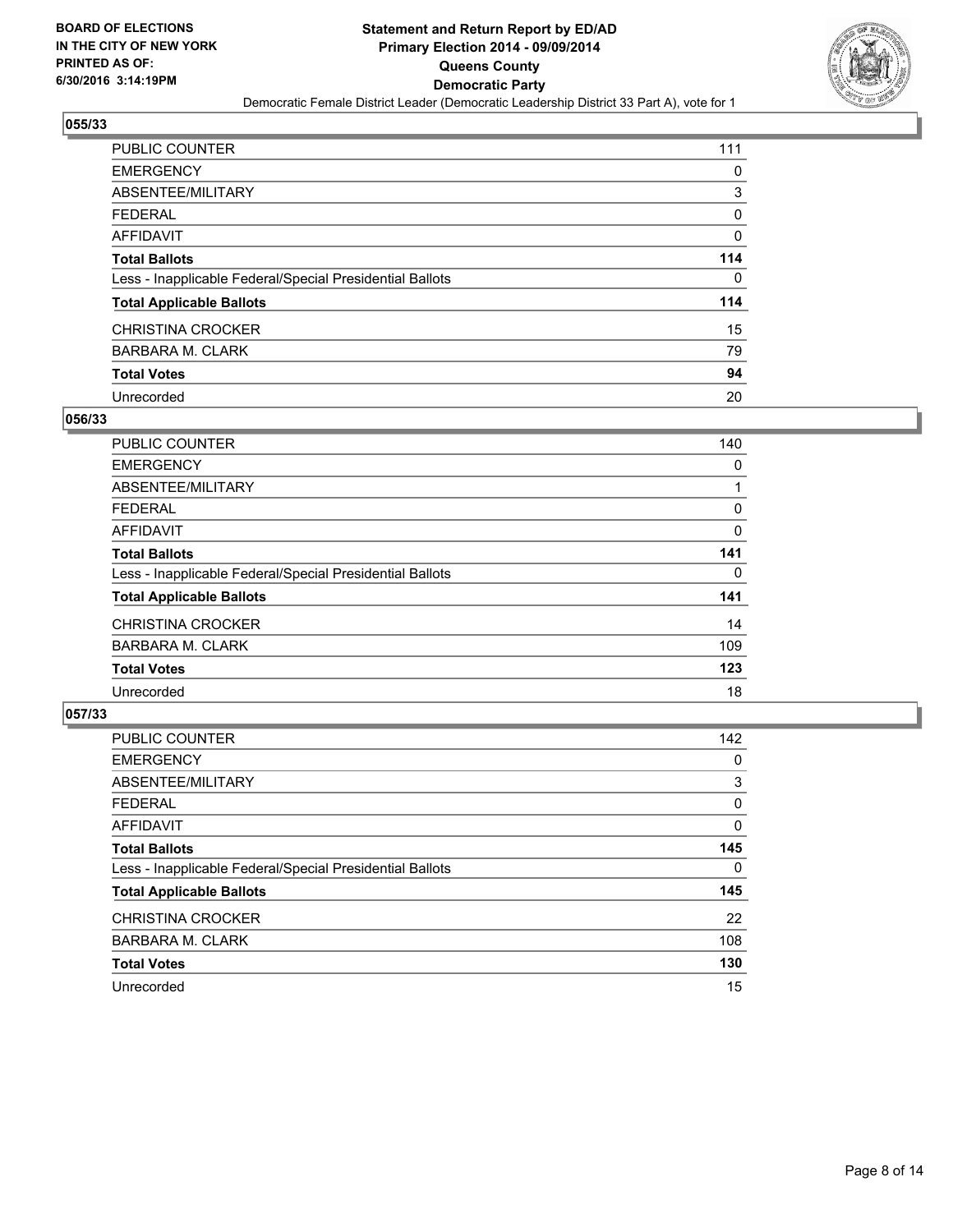

| PUBLIC COUNTER                                           | 126 |
|----------------------------------------------------------|-----|
| <b>EMERGENCY</b>                                         | 0   |
| ABSENTEE/MILITARY                                        |     |
| <b>FEDERAL</b>                                           | 0   |
| <b>AFFIDAVIT</b>                                         |     |
| <b>Total Ballots</b>                                     | 128 |
| Less - Inapplicable Federal/Special Presidential Ballots | 0   |
| <b>Total Applicable Ballots</b>                          | 128 |
| <b>CHRISTINA CROCKER</b>                                 | 17  |
| <b>BARBARA M. CLARK</b>                                  | 97  |
| <b>Total Votes</b>                                       | 114 |
| Unrecorded                                               | 14  |

#### **059/33**

| PUBLIC COUNTER                                           | 132 |
|----------------------------------------------------------|-----|
| <b>EMERGENCY</b>                                         | 0   |
| ABSENTEE/MILITARY                                        | 3   |
| FEDERAL                                                  | 0   |
| AFFIDAVIT                                                |     |
| <b>Total Ballots</b>                                     | 136 |
| Less - Inapplicable Federal/Special Presidential Ballots | 0   |
| <b>Total Applicable Ballots</b>                          | 136 |
| <b>CHRISTINA CROCKER</b>                                 | 13  |
| <b>BARBARA M. CLARK</b>                                  | 110 |
| <b>Total Votes</b>                                       | 123 |
| Unrecorded                                               | 13  |
|                                                          |     |

| PUBLIC COUNTER                                           | 103 |
|----------------------------------------------------------|-----|
| <b>EMERGENCY</b>                                         | 0   |
| ABSENTEE/MILITARY                                        | 4   |
| <b>FEDERAL</b>                                           | 0   |
| AFFIDAVIT                                                | 0   |
| <b>Total Ballots</b>                                     | 107 |
| Less - Inapplicable Federal/Special Presidential Ballots | 0   |
| <b>Total Applicable Ballots</b>                          | 107 |
| <b>CHRISTINA CROCKER</b>                                 | 8   |
| <b>BARBARA M. CLARK</b>                                  | 89  |
| <b>Total Votes</b>                                       | 97  |
| Unrecorded                                               | 10  |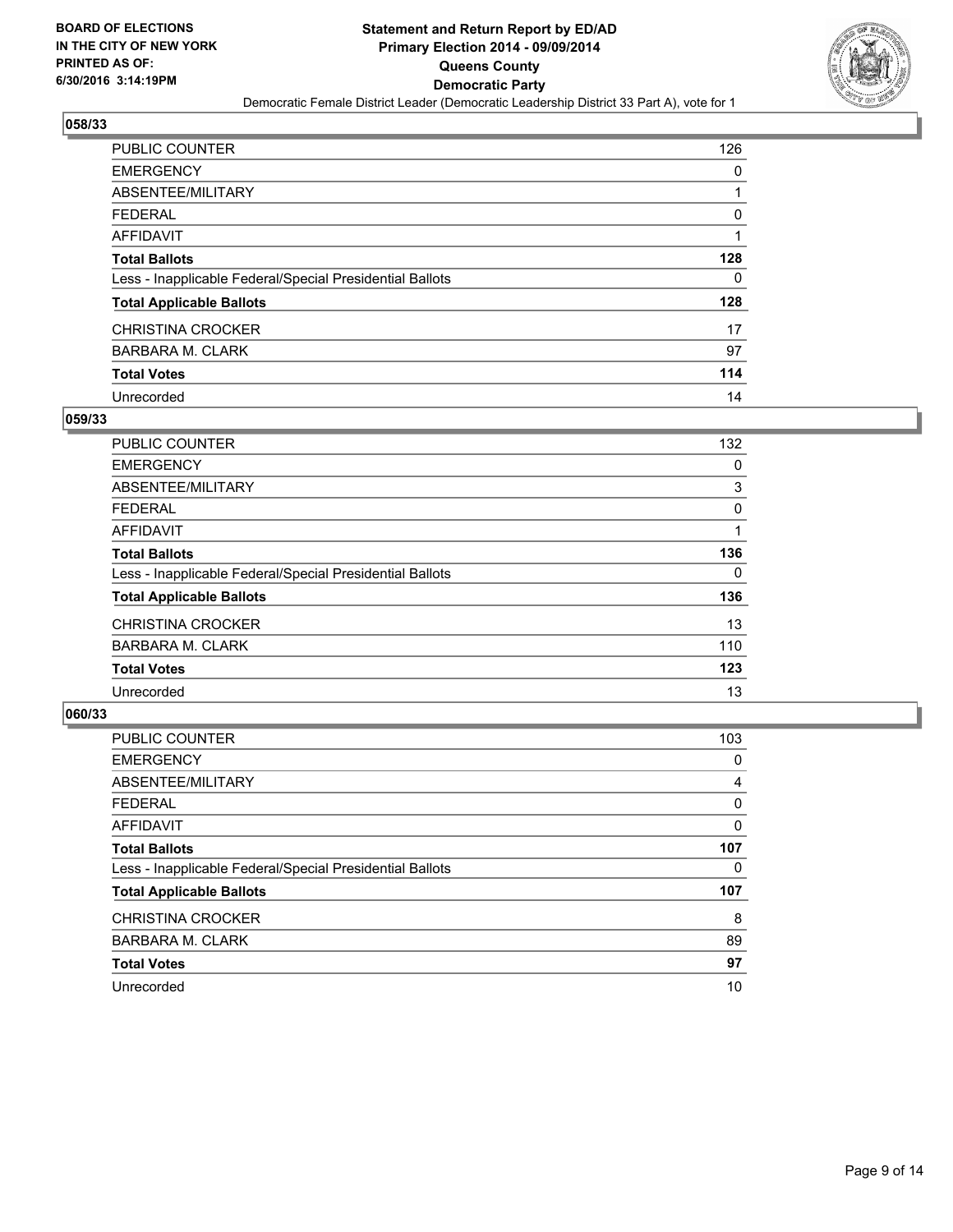

| <b>PUBLIC COUNTER</b>                                    | 87 |
|----------------------------------------------------------|----|
| <b>EMERGENCY</b>                                         | 0  |
| ABSENTEE/MILITARY                                        | 0  |
| <b>FEDERAL</b>                                           | 0  |
| <b>AFFIDAVIT</b>                                         | 1  |
| <b>Total Ballots</b>                                     | 88 |
| Less - Inapplicable Federal/Special Presidential Ballots | 0  |
| <b>Total Applicable Ballots</b>                          | 88 |
| <b>CHRISTINA CROCKER</b>                                 | 6  |
| <b>BARBARA M. CLARK</b>                                  | 66 |
| <b>Total Votes</b>                                       | 72 |
| Unrecorded                                               | 16 |

#### **062/33**

| <b>PUBLIC COUNTER</b>                                    | 117 |
|----------------------------------------------------------|-----|
| <b>EMERGENCY</b>                                         | 0   |
| ABSENTEE/MILITARY                                        | 3   |
| FEDERAL                                                  | 0   |
| AFFIDAVIT                                                | 0   |
| <b>Total Ballots</b>                                     | 120 |
| Less - Inapplicable Federal/Special Presidential Ballots | 0   |
| <b>Total Applicable Ballots</b>                          | 120 |
| <b>CHRISTINA CROCKER</b>                                 | 13  |
| <b>BARBARA M. CLARK</b>                                  | 101 |
| <b>Total Votes</b>                                       | 114 |
| Unrecorded                                               | 6   |

| PUBLIC COUNTER                                           | 109 |
|----------------------------------------------------------|-----|
| <b>EMERGENCY</b>                                         | 0   |
| ABSENTEE/MILITARY                                        | 4   |
| <b>FEDERAL</b>                                           | 0   |
| AFFIDAVIT                                                |     |
| <b>Total Ballots</b>                                     | 114 |
| Less - Inapplicable Federal/Special Presidential Ballots | 0   |
| <b>Total Applicable Ballots</b>                          | 114 |
| <b>CHRISTINA CROCKER</b>                                 | 20  |
| <b>BARBARA M. CLARK</b>                                  | 85  |
| <b>Total Votes</b>                                       | 105 |
| Unrecorded                                               | 9   |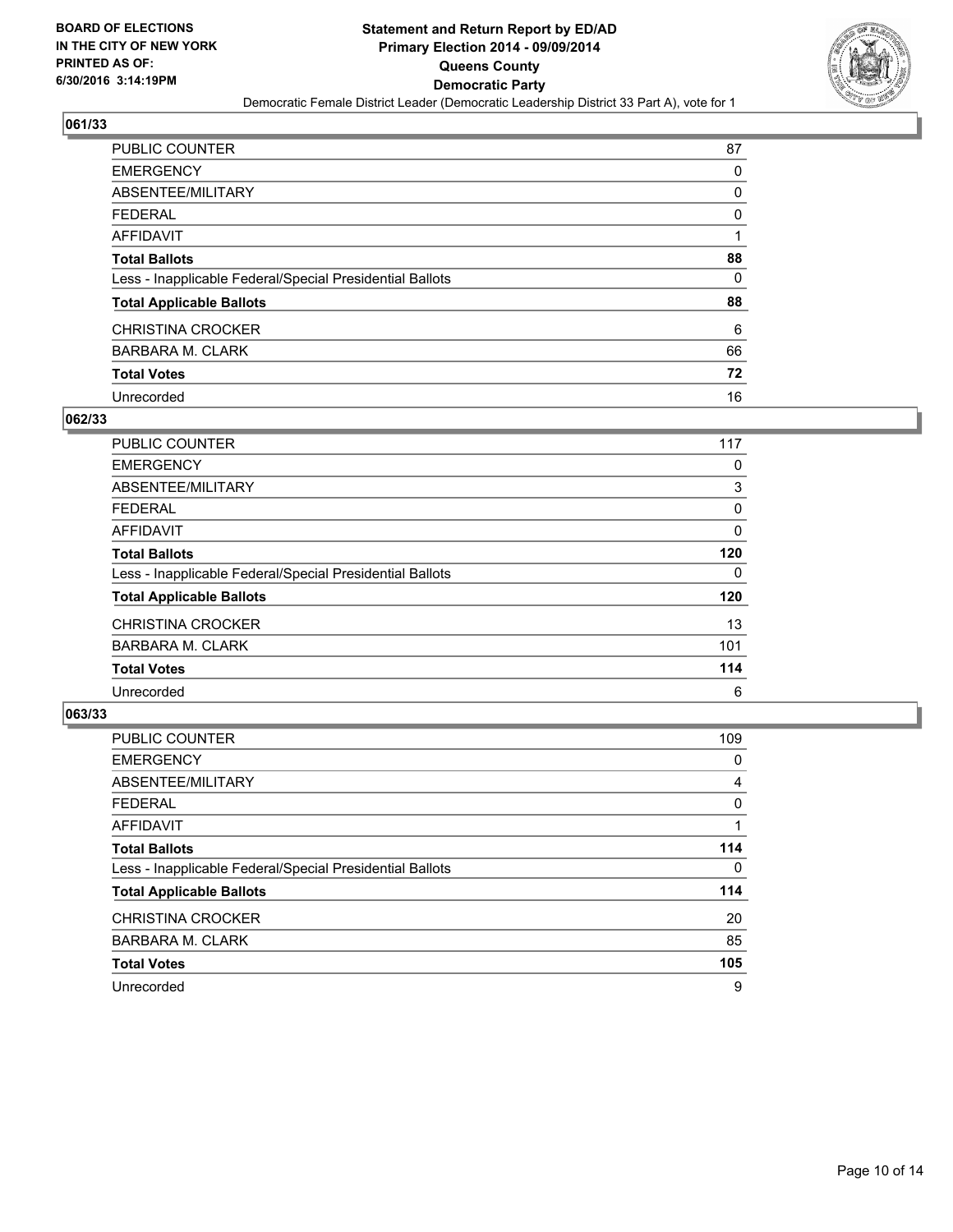

| PUBLIC COUNTER                                           | 109            |
|----------------------------------------------------------|----------------|
| <b>EMERGENCY</b>                                         | 0              |
| ABSENTEE/MILITARY                                        | 8              |
| <b>FEDERAL</b>                                           | 0              |
| <b>AFFIDAVIT</b>                                         | $\overline{2}$ |
| <b>Total Ballots</b>                                     | 119            |
| Less - Inapplicable Federal/Special Presidential Ballots | 0              |
| <b>Total Applicable Ballots</b>                          | 119            |
| <b>CHRISTINA CROCKER</b>                                 | 9              |
| <b>BARBARA M. CLARK</b>                                  | 95             |
| <b>Total Votes</b>                                       | 104            |
| Unrecorded                                               | 15             |

#### **065/33**

| <b>PUBLIC COUNTER</b>                                    | 184 |
|----------------------------------------------------------|-----|
| <b>EMERGENCY</b>                                         | 0   |
| ABSENTEE/MILITARY                                        | 4   |
| FEDERAL                                                  | 0   |
| AFFIDAVIT                                                | 0   |
| <b>Total Ballots</b>                                     | 188 |
| Less - Inapplicable Federal/Special Presidential Ballots | 0   |
| <b>Total Applicable Ballots</b>                          | 188 |
| <b>CHRISTINA CROCKER</b>                                 | 16  |
| BARBARA M. CLARK                                         | 156 |
| <b>Total Votes</b>                                       | 172 |
| Unrecorded                                               | 16  |
|                                                          |     |

| PUBLIC COUNTER                                           | 140 |
|----------------------------------------------------------|-----|
| <b>EMERGENCY</b>                                         | 0   |
| ABSENTEE/MILITARY                                        | 4   |
| <b>FEDERAL</b>                                           | 0   |
| AFFIDAVIT                                                | 0   |
| <b>Total Ballots</b>                                     | 144 |
| Less - Inapplicable Federal/Special Presidential Ballots | 0   |
| <b>Total Applicable Ballots</b>                          | 144 |
| <b>CHRISTINA CROCKER</b>                                 | 17  |
| <b>BARBARA M. CLARK</b>                                  | 114 |
| <b>Total Votes</b>                                       | 131 |
| Unrecorded                                               | 13  |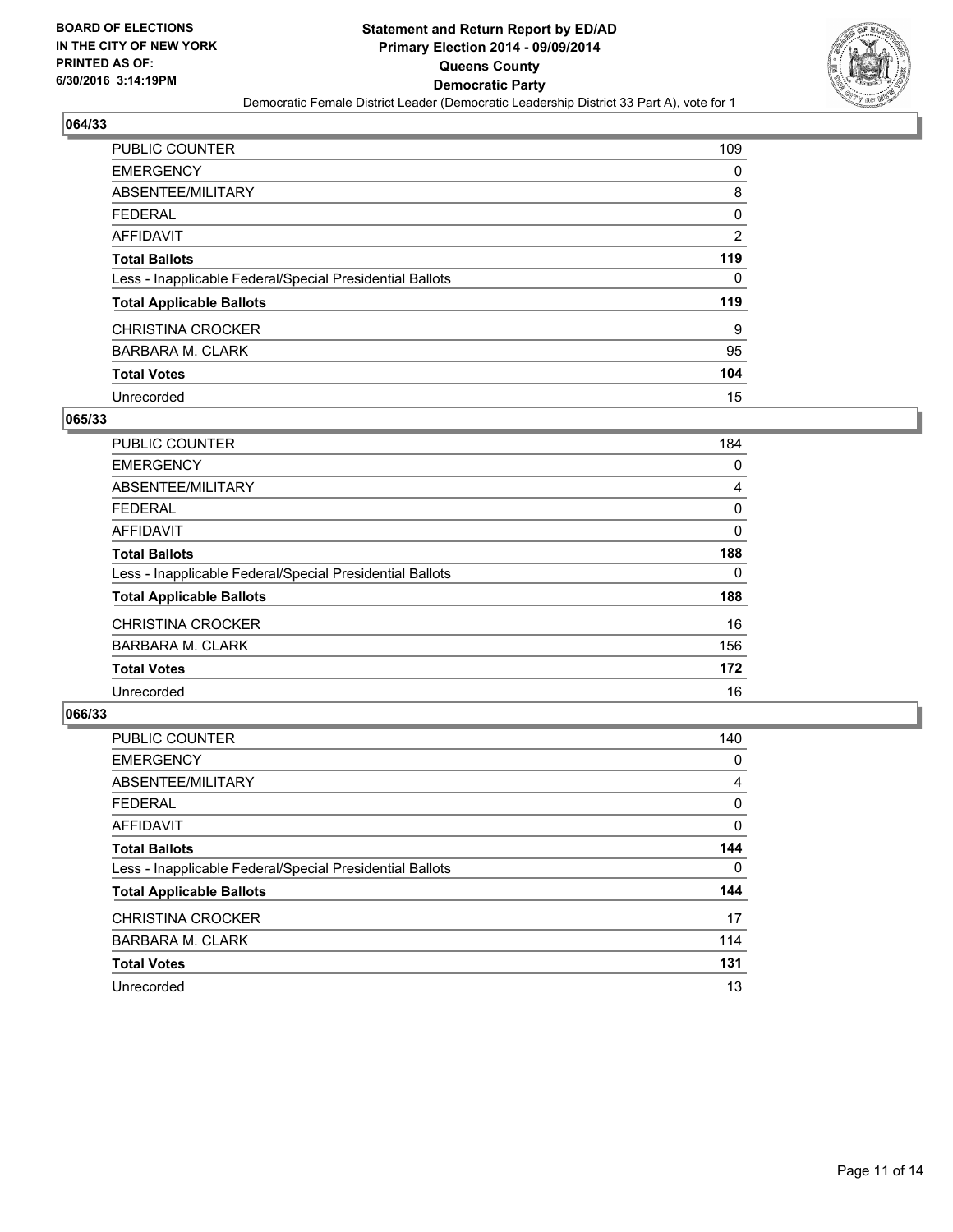

| PUBLIC COUNTER                                           | 133 |
|----------------------------------------------------------|-----|
| <b>EMERGENCY</b>                                         | 0   |
| ABSENTEE/MILITARY                                        | 3   |
| <b>FEDERAL</b>                                           | 0   |
| <b>AFFIDAVIT</b>                                         | 0   |
| <b>Total Ballots</b>                                     | 136 |
| Less - Inapplicable Federal/Special Presidential Ballots | 0   |
| <b>Total Applicable Ballots</b>                          | 136 |
| <b>CHRISTINA CROCKER</b>                                 | 19  |
| <b>BARBARA M. CLARK</b>                                  | 105 |
| <b>Total Votes</b>                                       | 124 |
| Unrecorded                                               | 12  |

#### **068/33**

| <b>PUBLIC COUNTER</b>                                    | 156 |
|----------------------------------------------------------|-----|
| <b>EMERGENCY</b>                                         | 0   |
| ABSENTEE/MILITARY                                        | 8   |
| <b>FEDERAL</b>                                           | 0   |
| AFFIDAVIT                                                | 0   |
| <b>Total Ballots</b>                                     | 164 |
| Less - Inapplicable Federal/Special Presidential Ballots | 0   |
| <b>Total Applicable Ballots</b>                          | 164 |
| <b>CHRISTINA CROCKER</b>                                 | 19  |
| <b>BARBARA M. CLARK</b>                                  | 132 |
| <b>Total Votes</b>                                       | 151 |
| Unrecorded                                               | 13  |

| PUBLIC COUNTER                                           | 98  |
|----------------------------------------------------------|-----|
| <b>EMERGENCY</b>                                         | 0   |
| ABSENTEE/MILITARY                                        |     |
| <b>FEDERAL</b>                                           | 0   |
| AFFIDAVIT                                                |     |
| <b>Total Ballots</b>                                     | 100 |
| Less - Inapplicable Federal/Special Presidential Ballots | 0   |
| <b>Total Applicable Ballots</b>                          | 100 |
| <b>CHRISTINA CROCKER</b>                                 | 19  |
| <b>BARBARA M. CLARK</b>                                  | 70  |
| <b>Total Votes</b>                                       | 89  |
| Unrecorded                                               | 11  |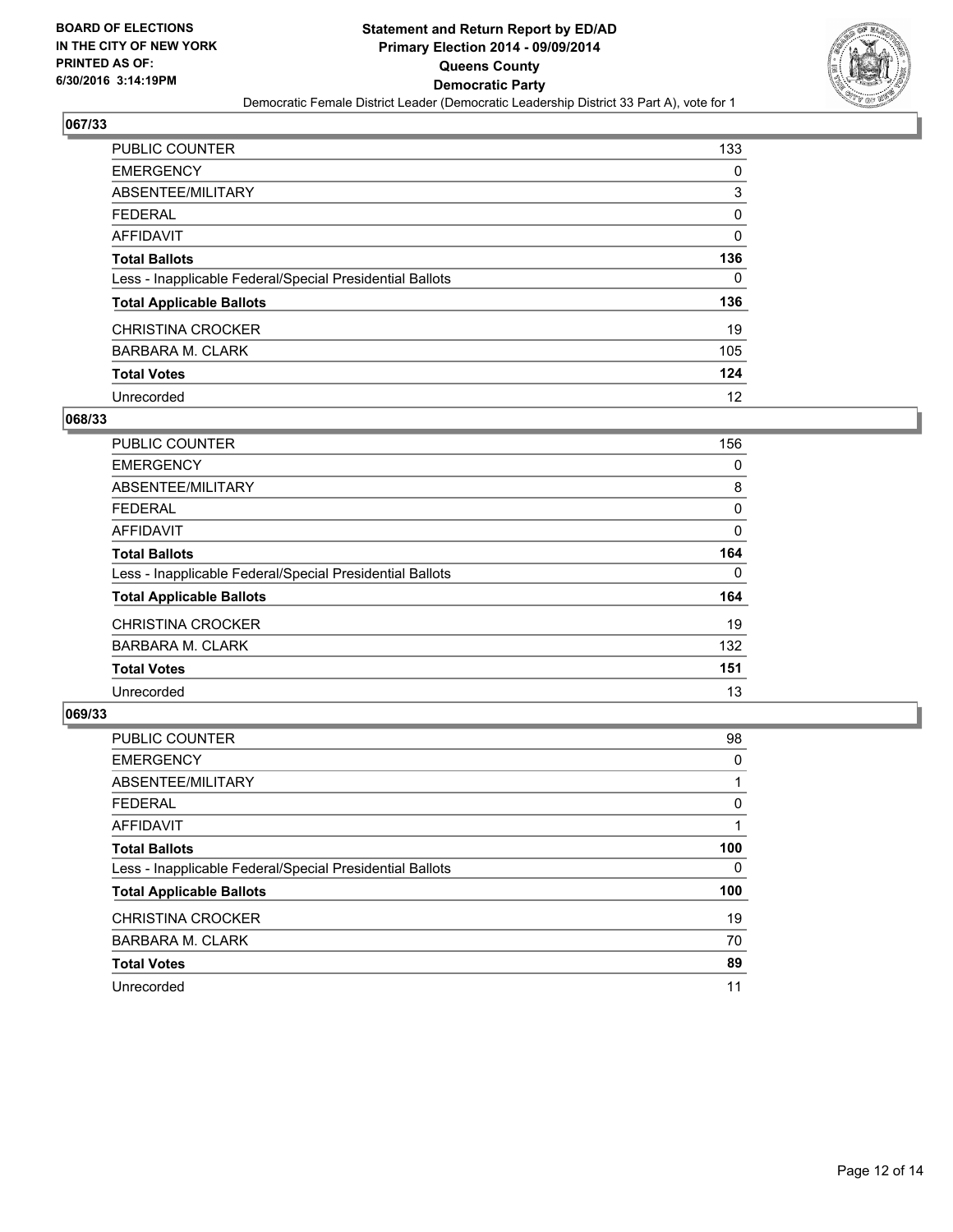

| PUBLIC COUNTER                                           | 100            |
|----------------------------------------------------------|----------------|
| <b>EMERGENCY</b>                                         | 0              |
| ABSENTEE/MILITARY                                        | $\overline{2}$ |
| <b>FEDERAL</b>                                           | 0              |
| <b>AFFIDAVIT</b>                                         |                |
| <b>Total Ballots</b>                                     | 103            |
| Less - Inapplicable Federal/Special Presidential Ballots | 0              |
| <b>Total Applicable Ballots</b>                          | 103            |
| <b>CHRISTINA CROCKER</b>                                 | 11             |
| <b>BARBARA M. CLARK</b>                                  | 82             |
| <b>Total Votes</b>                                       | 93             |
| Unrecorded                                               | 10             |

#### **071/33**

| PUBLIC COUNTER                                           | 92 |
|----------------------------------------------------------|----|
| <b>EMERGENCY</b>                                         | 0  |
| ABSENTEE/MILITARY                                        | 4  |
| <b>FEDERAL</b>                                           | 0  |
| <b>AFFIDAVIT</b>                                         | 3  |
| <b>Total Ballots</b>                                     | 99 |
| Less - Inapplicable Federal/Special Presidential Ballots | 0  |
| <b>Total Applicable Ballots</b>                          | 99 |
| <b>CHRISTINA CROCKER</b>                                 | 13 |
| <b>BARBARA M. CLARK</b>                                  | 76 |
| <b>Total Votes</b>                                       | 89 |
| Unrecorded                                               | 10 |
|                                                          |    |

| PUBLIC COUNTER                                           | 70 |
|----------------------------------------------------------|----|
| <b>EMERGENCY</b>                                         | 0  |
| ABSENTEE/MILITARY                                        |    |
| <b>FEDERAL</b>                                           | 0  |
| AFFIDAVIT                                                | 0  |
| <b>Total Ballots</b>                                     | 71 |
| Less - Inapplicable Federal/Special Presidential Ballots | 0  |
| <b>Total Applicable Ballots</b>                          | 71 |
| <b>CHRISTINA CROCKER</b>                                 | 8  |
| <b>BARBARA M. CLARK</b>                                  | 58 |
| <b>Total Votes</b>                                       | 66 |
| Unrecorded                                               | 5  |